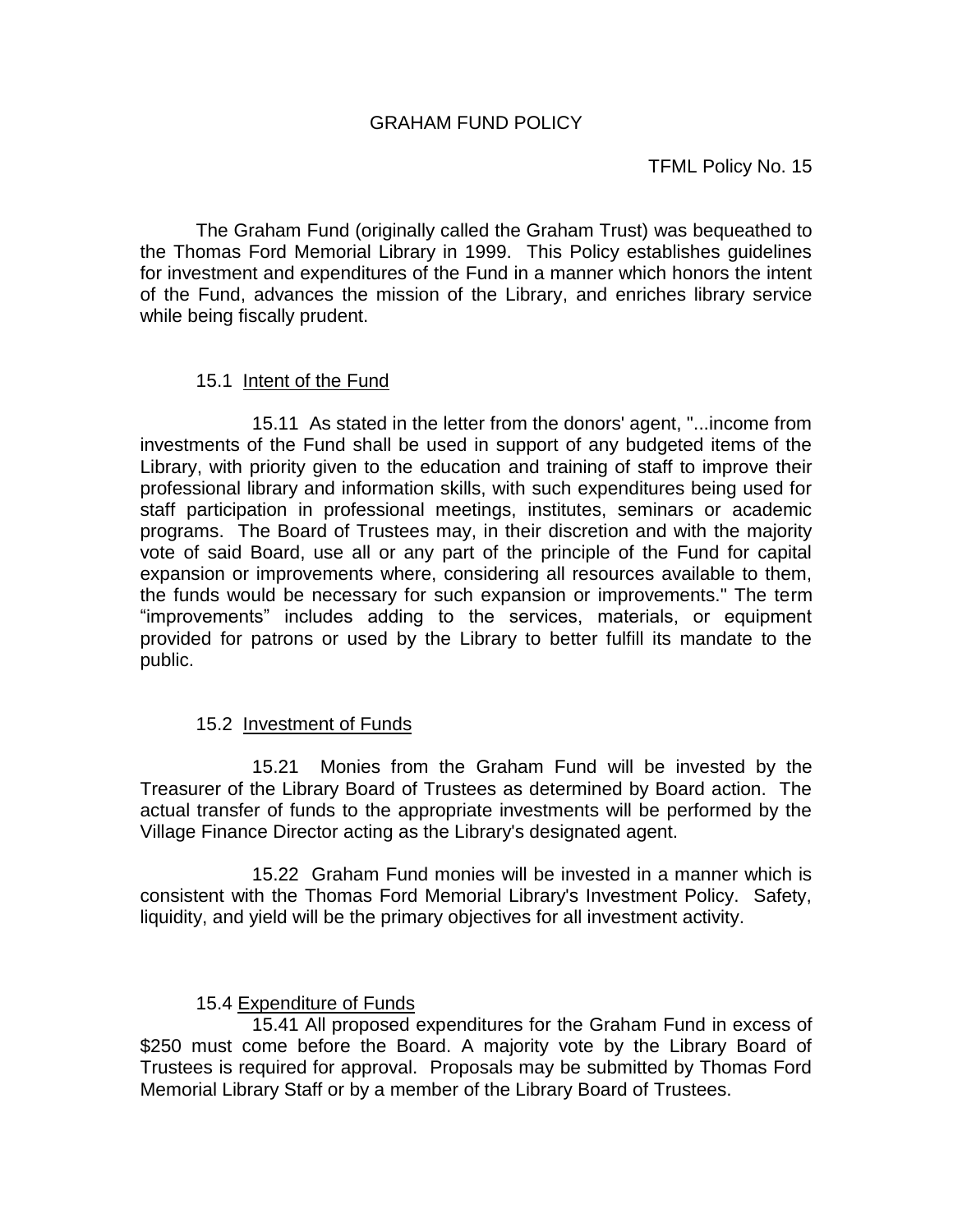Approved proposals will be funded solely from interest earned by the Fund. All Graham Fund expenditures, regardless of amount, will be included in the monthly Treasurer's Report so that Board members are kept apprised of expenditures from the Fund.

15.42 All proposed expenditures in excess of \$250, must be submitted to the Board in writing on the Graham Fund Proposal form. (Attachment #1). This application includes space for a description of the project, need, budget, expected outcomes, and evaluation.

15.43 The following criteria will be used to evaluate Graham Fund proposals: potential positive impact on Library services, compatibility with the goals of the Strategic Plan, and affordability. The successful proposal will address Library issues in a fresh way, providing innovative opportunities for the development of staff and services with lasting, positive effects.

> Approved: November 23,1999 Reviewed: 11/25/03 Revised: 6/27/06 Revised: 11/28/06 Revised: 7/27/10 Revised: 8/27/13 Reviewed: 10/24/17